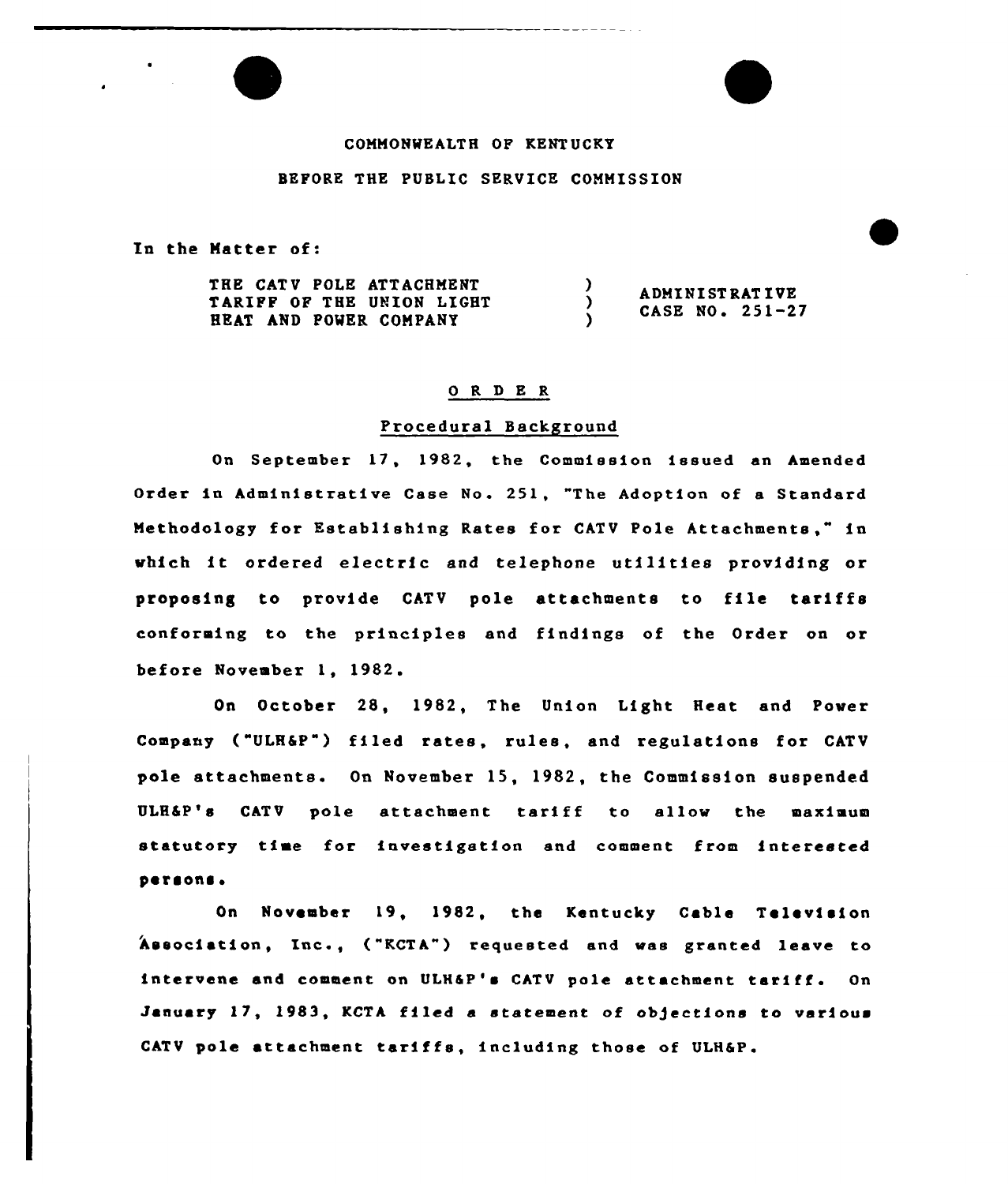On April 11, 1983, the Commission received an extension of time in which to consider ULH6P's CATV pole attachment tariff.

#### FINDINGS

The Commission, having considered the evidence of record and being advised, is of the opinion and finds that:

1. ULH&P's rules and regulations governing CATV pole attachments conform to the principles and findings of the Commission's Amended Order in Administrative Case No. 251, and would be approved, except for the following objections:

- (a) Applicability: ULH&P refers to the CATV operator as <sup>a</sup> Licensee. The CATV operator is <sup>a</sup> customer, not a licensee, and should not be referred to as <sup>a</sup> licensee in the tariff. The term attaches or customer would be more appropriate. Additionally, ULH&P may not require a contract or agreement other than that required of other classes of customers. ULH&P's tariff must contain all terms and provisions of service to CATV operators.
- (b) Payment: ULH&P's tariff provision requiring the CATV operator to pay rental for the then current year or one-half year is unreasonable. Just as with any other customer, the CATV operator can only be held responsible for rental for the then current month when the CATV operator abandons the pole.

 $-2-$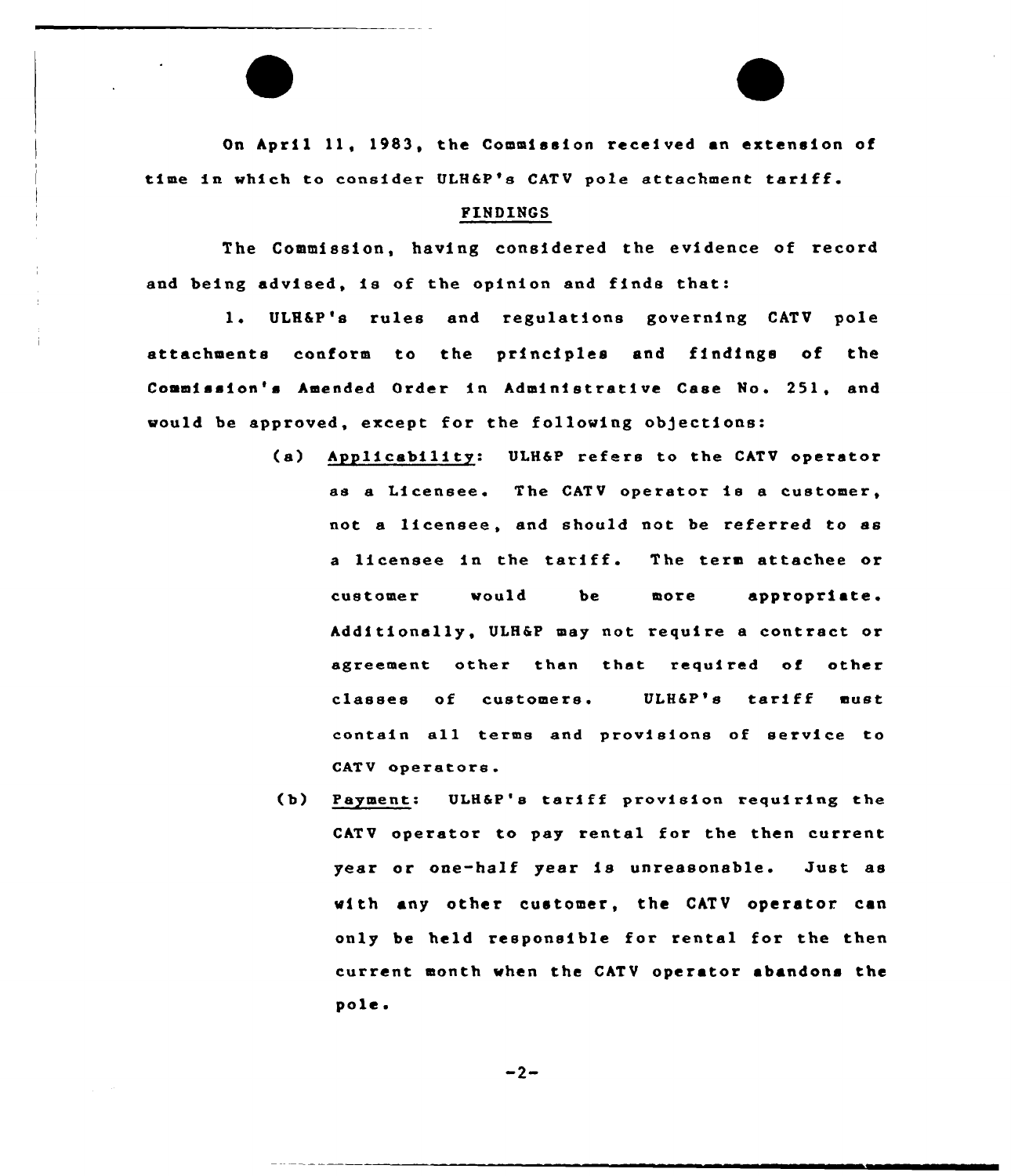



- (c) Terms and conditions: ULH&P may not deny CATV attachments to existing poles when space is or can be made available. The conditions under ~hich attachments are made are subject solely to the CATV pole attachment tariff.
- (d) KCTA objects to indemnification and hold harmless provisions which require indemnity from the CATV operator. ULH&P may require indemnification and hold harmless provisions in cases of alleged sole or point negligence by the CATV operator, but cannot require same merely because of the existence of CATV attachments and equipment on ULH&P's poles.
- (e) Terms and conditions: ULB&P proposes to disclaim liability if the CATV operator is evet required to rewove attachments from a ULH&P pole.
	- l) ULH&P may not require that the CATV operator remove attachments for the sole reason to make room for ULH&P on an existing pole.
	- 2) Ten days is sufficient notice for CATV movement of its facilities to another ULH&P pole <sup>~</sup>
	- 3) Thirty days' notice shall be given if ULH&P plans to abandon <sup>a</sup> pole and no other pole is available or planned to be installed by ULH&P. ULH&P may not disclaim liability for loss or damage resulting from its transfer

 $-3-$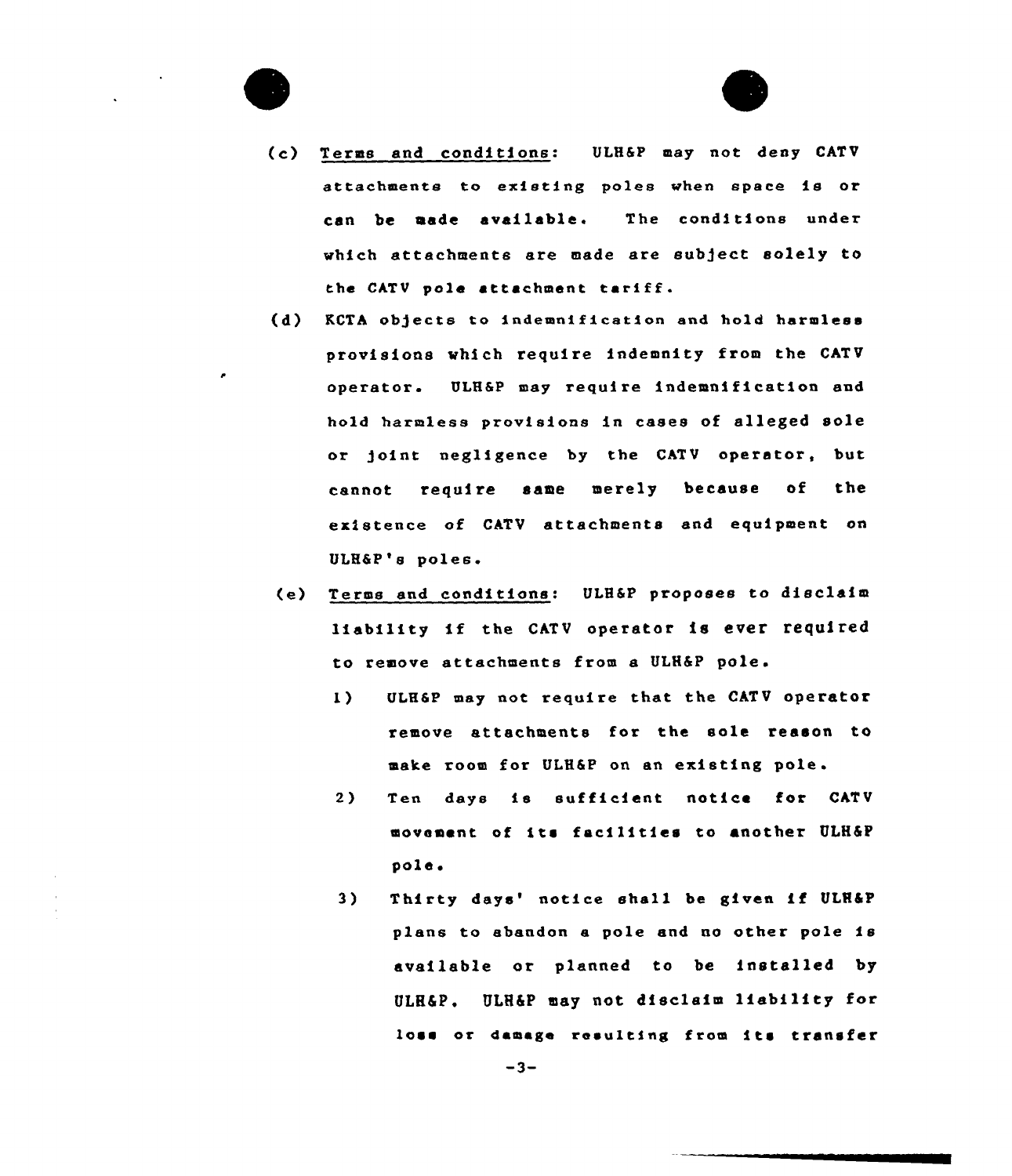of CATV facilities when the CATV operator has not made the transfers according to the specified timetable. ULH&P may only disclaim liability in such instances for any consequential damages such as loss of service to CATV customers.

(f) KCTA objects to ULH&P's tariff provision which makes all the rights to which the CATV operators are entitled subject to rights granted subsequently to any other party. This is a reasonable objection, and the CATV operator's attachment privileges should not be sub)ect to any subsequent agreement.

and the state of the state of the

(g) KCTA objects to lack of taxiff pxovieions which would provide for the reduction or lifting of bonding requirements after the CATV operator hae proven to be a reliable customer. This is a reasonable ob)ection. If <sup>a</sup> bond ie fuxnished by the CATV operator to assure performance of required indemnity and hold harmless provisions, such bond should be in a form and amount reasonably calculated to cover the undertakings specified during the "make-ready" and construction phases of the CATV system's operations.

The amount of the bond may be reduced after the construction phase hae been completed, and after

 $-4-$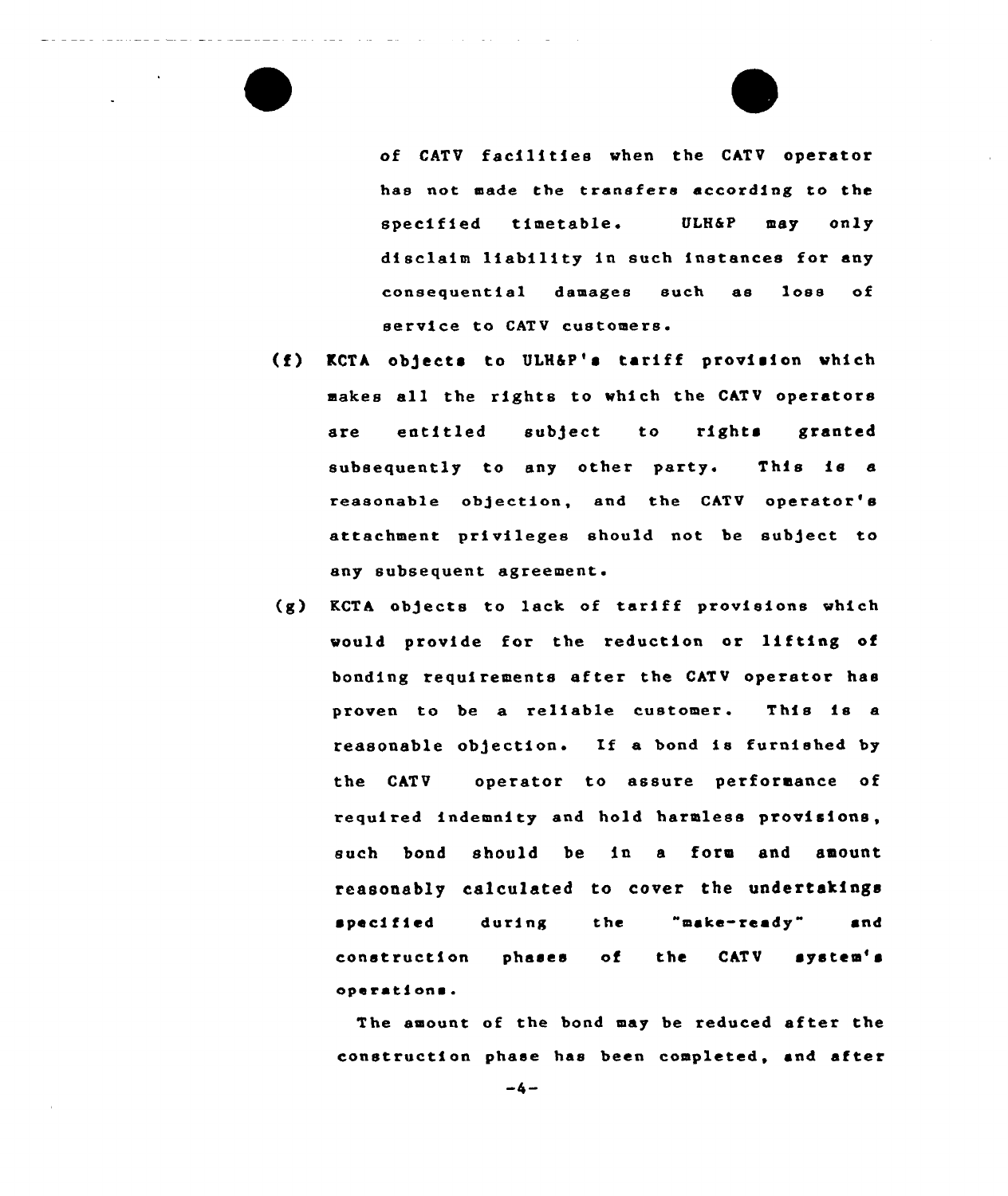the CATV operator has proven to be a reliable utility customer. Allowance of such reduction should not be unreasonably denied.

{h) Terms and conditions: ULH&P proposes to disclaim liability for loss or damage resulting from its removal of CATV equipment from ULH&P's poles when the CATV operator has not met the tariff provisions. ULHEP may not disclaim liability for any negiglent destruction of CATV equipment in the removal

 $2.$ ULH&P should be allowed to substitute 1982 Annual Report information to adjust its annual carrying charge, provided the information is filed with the Commission.

3. ULH&P's calculation of its annual carrying charge includes an 11.34 percent cost of money component. The calculation should be modified to include a cost of money component equal to the return on investment allowed in its last rate case, Case No. 8509, of 11.29 percent.

4. KCTA objects that ULH&P included the cost of all appurtenances attached to its distribution poles in calculating its bare pole cost. KCTA proposes that ss ULH&P does not maintain specific records of major appurtenances in its pole accounts, 35 percent of the total pole account should be deducted for non-CATV-related appurtenances. ULH&P responds that the Commission's Order of September 17, 1982, only required electric utilities to deduct 15 percent as the value of appurtenances. The Commission's Order of September 17, 1982, clearly states on

 $-5-$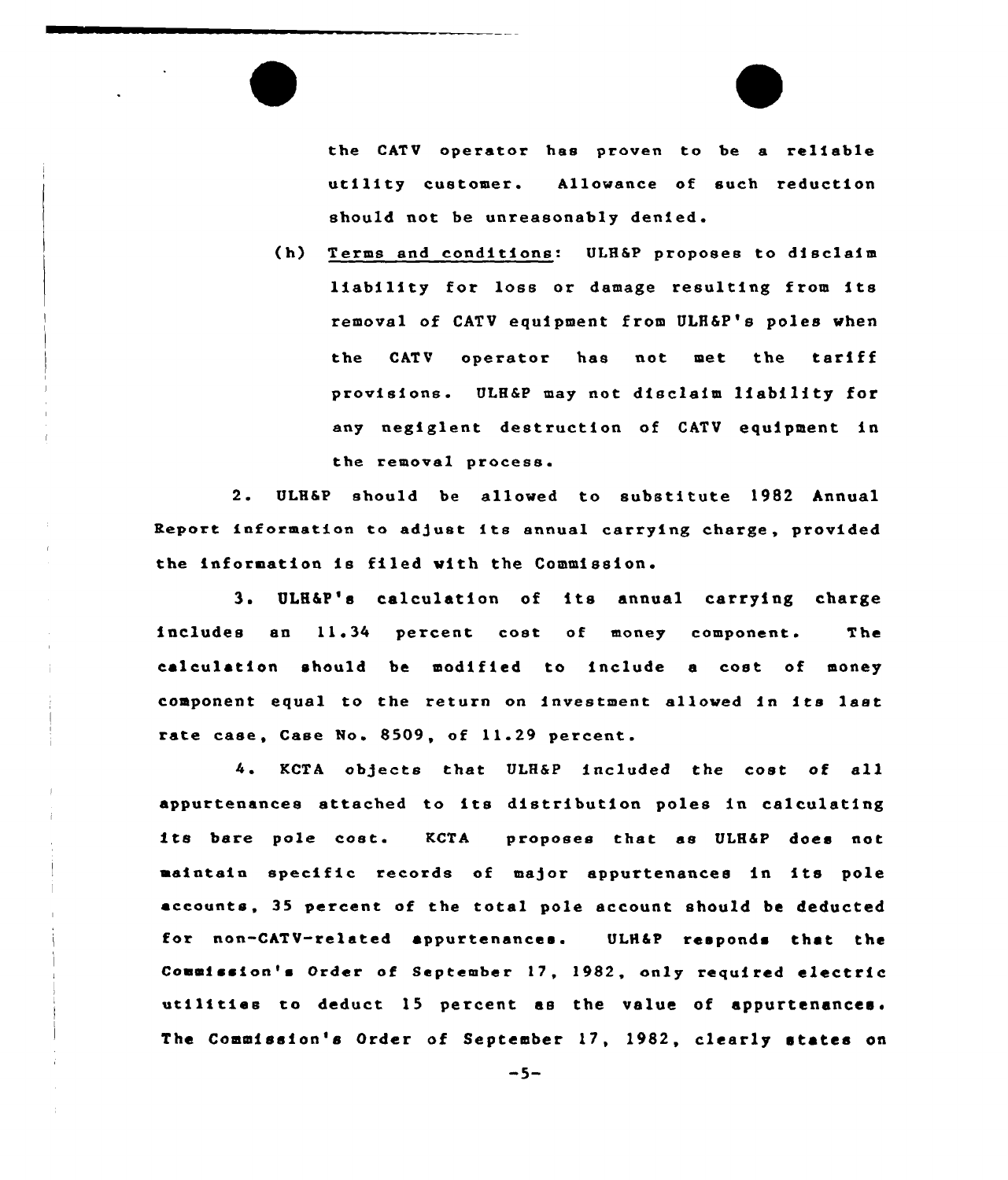

pages 9 and 10 that 22 percent should be excluded for appurtenances for telephone utilities and that for electric utilities when the cost of ma)or appurtenances is segregated only 15 percent need be subtracted. Therefore, as ULH&P does not segregate the cost of major appurtenances, 22 percent should be deducted from its pole account in calculating its bare pole cost.

5. KCTA objects to ULH&P's adding \$12.50 for ground to the cost for each pole. ULH6P responds that 90 percent of its poles have ground wires and CATV grounding instructions require the first, last and every tenth intermediate pole of <sup>a</sup> line extension to be grounded. ULHSP argued that as CATV operators have the opportunity to use ground wires on nearly every pole, the ground wire charge should be added to every pole. The Commission's Order of September 17, 1982, states that \$12.50 should be added to the bare pole cost when CATV has used the ground wire. As ULH&P does not know how many of its ground wires are attached to by CATV operators and as more than 10 percent of the pole attachments must be grounded but no more than 90 percent may be, it is reasonable that 50 percent of the \$12.50 ground wire cost be added to the bare pole cost.

6. KCTA objects to ULH&P's tariff provision concerning the cost of pole replacements necessary to accomodate CATV pole attachments. The Commission advises ULH&P that it may charge a CATV operator the total cost of pole replacements necessary to accomodate CATV pole attachments, less the salvage value of any pole that is removed.

 $-6-$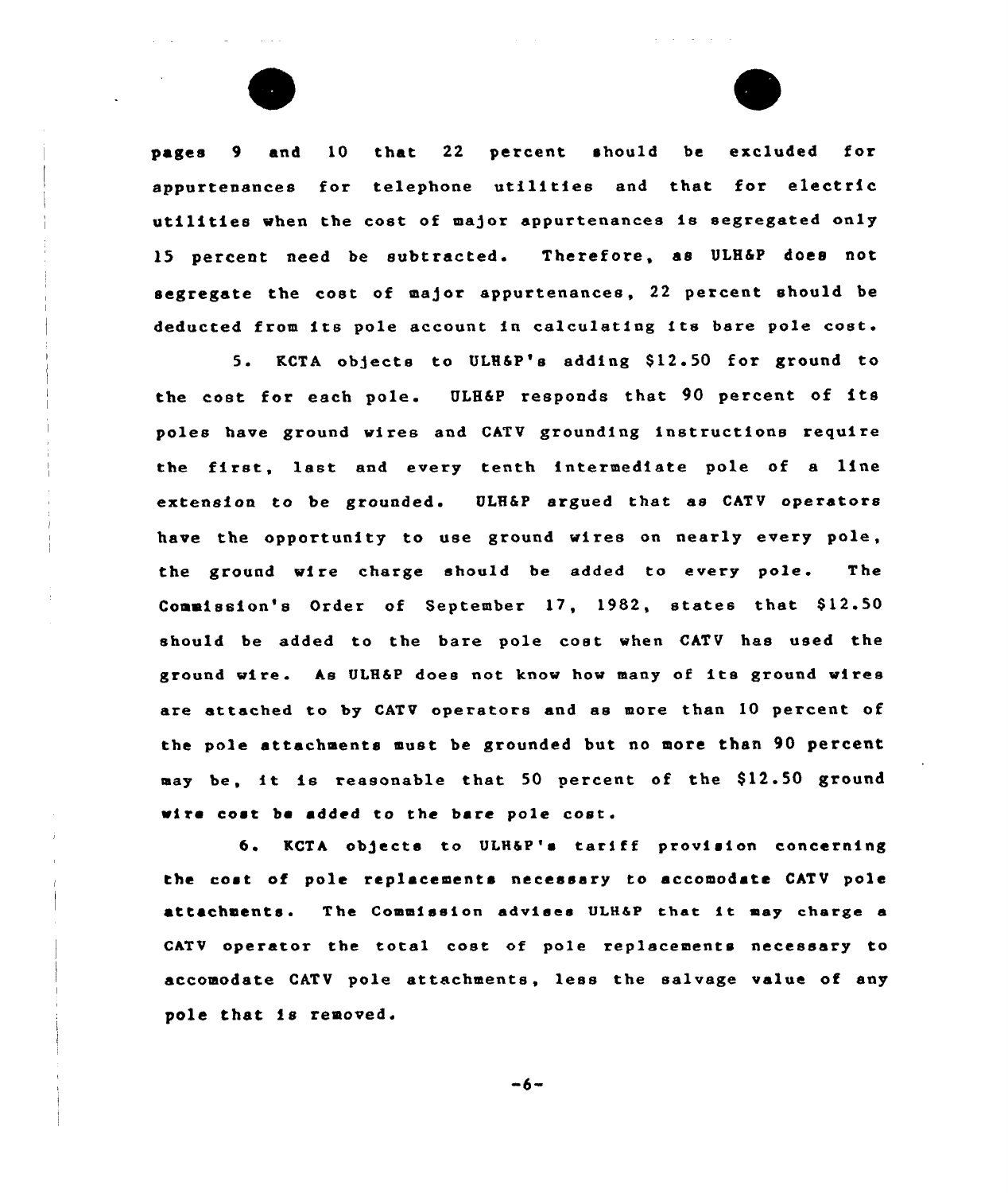7. KCTA objects to ULH&P'e imposing <sup>a</sup> pole attachment fee up to 6 months prior to actual attachment. ULH&P opposes prorating billings for attachments during a contract year or billing a CATV operator more than once <sup>a</sup> year on the basis that either alternative would cause substantial administrative costs. ULH&P bills CATV operatore at the end of the contract year, charging the full amount for attachments during the first half of the contract year and one-half for attachments during the second half of the year. ULH&P's payment provision is reasonable'.

KCTA objects to ULH&P's initial contract fee of Sl. KCTA's objection is reasonable. The carrying charge already reflects CATV'e contribution to general expenses including costs of processing applications. Therefore, this tariff provision should be deleted.

9. KCTA objects that ULH&P charges interest for late payment of bills but inconsistently does not accrue interest on advance paymente. This objection is unreasonable. ULH&P bills CATV operators at the end of the contract year. Therefore, there are no advance payments.

## ORDERS

IT IS THEREPORE ORDERED that ULH&P'e CATV pole attachment tariff filed with the Commission on October 29, 1982, be and it hereby is rejected.

IT IS FURTHER ORDERED that ULH&P shall file revised rates. rules, and regulations for CATV pole attachments with the Commission within 30 days from the date of this Order, and that the revised rates, rules and regulationa shall conform to the

 $-7-$